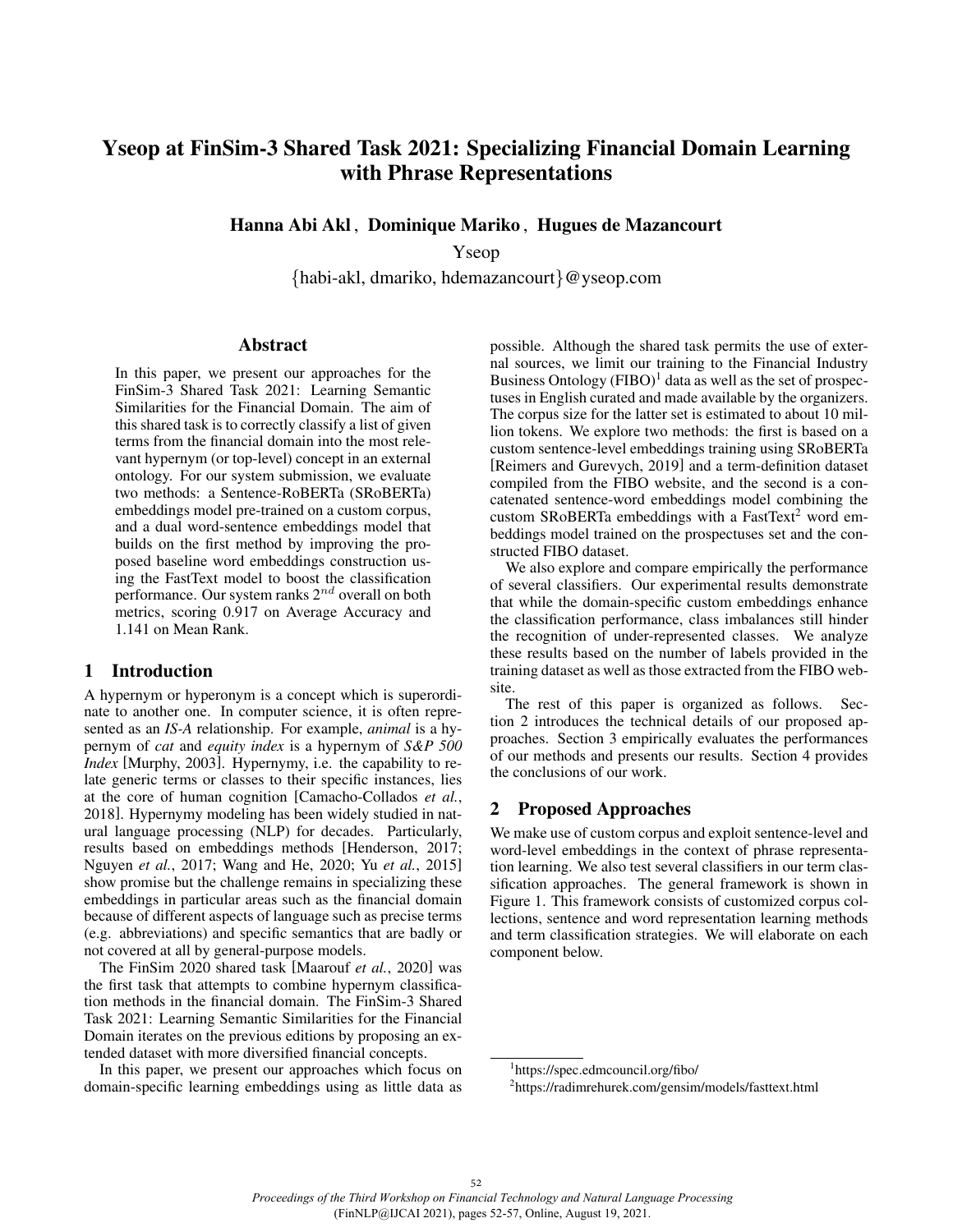

Sentence Representation Learning Word Representation Learning

Figure 1: Framework of our proposed approach

## 2.1 Customized Corpus Collection

General word embeddings are trained on domainindependent corpus. However, different domains have their proper semantics. In order to learn domain-specific representations for financial data, we base our work on collected customized corpus. We use the set of English prospectuses provided by the shared task organizers that contains 203 documents which roughly amounts to an estimated size of 10 million tokens. We augment this set with an extracted corpus from the FIBO website that we also use to train the sentence embeddings.

Sentence embeddings already contain contextual information. However, they suffer from the same domain specialization problem as word embeddings. We choose to work with a specialized corpus to generate our sentence embeddings and use the FIBO website provided by the shared task organizers. Starting from the predefined tags (Bonds, Forward, Funds, Future, MMIs, Option, Stocks, Swap, Equity Index, Credit Index, Securities restrictions, Parametric schedules, Debt pricing and yields, Credit Events, Stock Corporation, Central Securities Depository, Regulatory Agency), we mine their corresponding FIBO web pages for the following properties:

- Definition
- Explanatory Note
- Generated Description
- Synonym(s)

We also iterate over their children  $(n+1)$  instances found under the "Direct subclasses" web page section and collect their associated definitions. We do the same for the grandchildren (n+2) of the predefined tags at which point we stop the recursion. From the collected definitions we create a corpus of definition/tag pairs whereby each definition is associated to its corresponding tag. Children and grandchildren definitions are associated to one of the parent tags we started with. We stop the recursion at (n+2) because iterating further causes an overlap between concept definitions related to one or more of the predefined tags resulting in imprecise tag associations depending on the order of the recursion. Limiting the recursion at the (n+2) stage effectively prevents noise addition caused by such overlaps. The final compiled dictionary contains a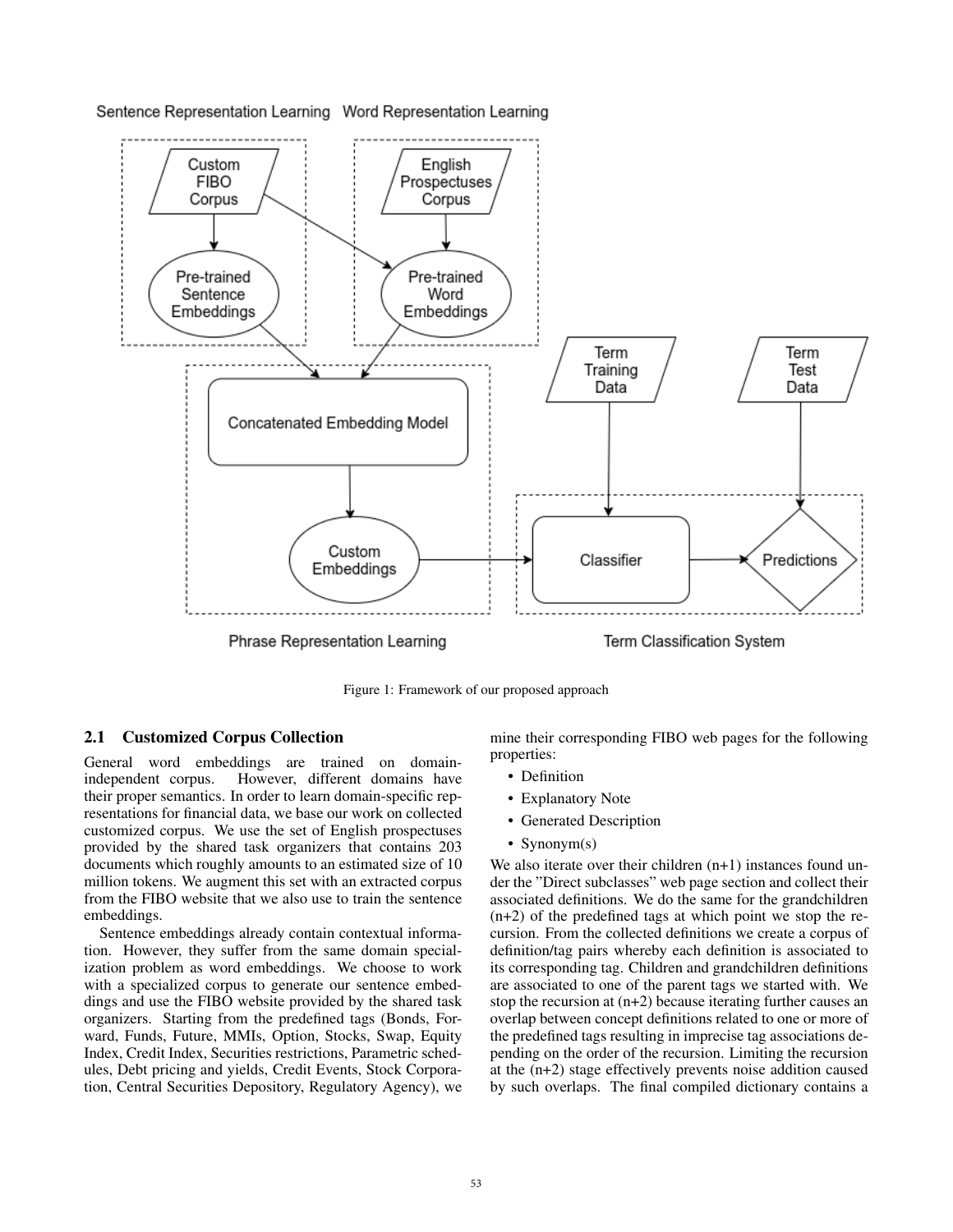total of 2015 definitions. These definitions are used to train domain-specific sentence representations.

## 2.2 Phrase Representation Learning

In this component, we combine two representational techniques: word embeddings and sentence embeddings. By concatenating both word and sentence vectors for a phrase (i.e. the group of words that make up a term), we hope to capture the syntactic and semantic properties of the financial domain while trying to reduce the ambiguity that comes with domainspecific representational learning. To achieve this practically, we pad the word embeddings vector of dimension 300 with zeroes to obtain a new word vector of size 768 identical to the size of the sentence embeddings vector without loss of information stored by the word vector. Then we concatenate both vectors by performing a term-by-term addition operation. Our final vector model is of size 768 and combines the information captured by both the sentence and word embeddings vectors.

For both models, The training is performed on an NVIDIA GeForce RTX 2070 with Max-Q Design 8GB GPU machine. The construction of each embeddings model is detailed in the following subsections.

#### Sentence Representation Learning



Figure 2: Basic SentenceTransformer Architecture

We use the version of SRoBERTa provided by Hugging

Face<sup>3</sup> and train it from scratch by adopting the method for training any BERT-like model on the STSBenchmark<sup>4</sup> for the semantic similarity task<sup>5</sup>. We split our corpus into  $70\%$ train set, 10% dev set and 20% test set. We also adopt the same model parameters as the STSBenchmark method for our training:

- Training Batch Size: 8
- Number of Epochs: 4

To specialize our model, we use the extracted FIBO corpus of term definitions described earlier. In terms of preprocessing for each definition, we transform the text to lowercase and segment it into sentences based on newline and punctuation delimiters. The SentenceTransformer model has the following architecture depicted in Figure 2. The depicted architecture consists of one RoBERTa layer and a pooling layer. We feed the input sentence or text into the RoBERTa transformer network. RoBERTa produces contextualized word embeddings for all input tokens in our text. Since we want a fixed-sized output representation (vector u), we need a pooling layer. Different pooling options are available, the most basic one being mean-pooling: we simply average all contextualized word embeddings RoBERTa produces. This gives us a fixed 768 dimensional output vector independently of how long our input text is.

For our training set, each definition is duplicated to match the total number of predefined tags we have. Each duplicate is then passed as an input sentence to the SentenceTransformer model along with a label indicating the semantic similarity with each of the tags. We use a label of 0.8 to indicate a positive example (i.e. corresponding to a matching definition-tag pair) and 0.3 for negative examples (i.e. all other duplicate instances of the definition with the remaining mismatched tags). The labels are chosen to be sufficiently far apart in value to discriminate especially for ambiguous terms. We feed the model a total of 317101 definition-label pairs.

## Word Representation Learning

We augment the corpus compiled from the FIBO web pages with the English prospectuses set and use a FastText [Bojanowski et al., 2017] model to generate custom domainspecific word embeddings. Between the two versions of custom word2vec models with dimensions 100 and 300 provided by the shared task organizers, the model with dimension 300 outperforms the smaller model. We use this as our starting point to generate two custom embeddings models, the first based on word2vec and the second on FastText, both of dimension 300, using our extracted corpus and compare their performance in the classification task. The results are detailed in Section 3.

#### 2.3 Classification Methods

Sentence and word representations are used as features to train classifiers for term classification. A term is represented

<sup>3</sup> https://huggingface.co/sentence-transformers/nli-roberta-basev2

<sup>4</sup> http://ixa2.si.ehu.eus/stswiki/index.php/STSbenchmark 5 https://github.com/UKPLab/sentence-

transformers/blob/master/examples/training/sts/training stsbenchmark.py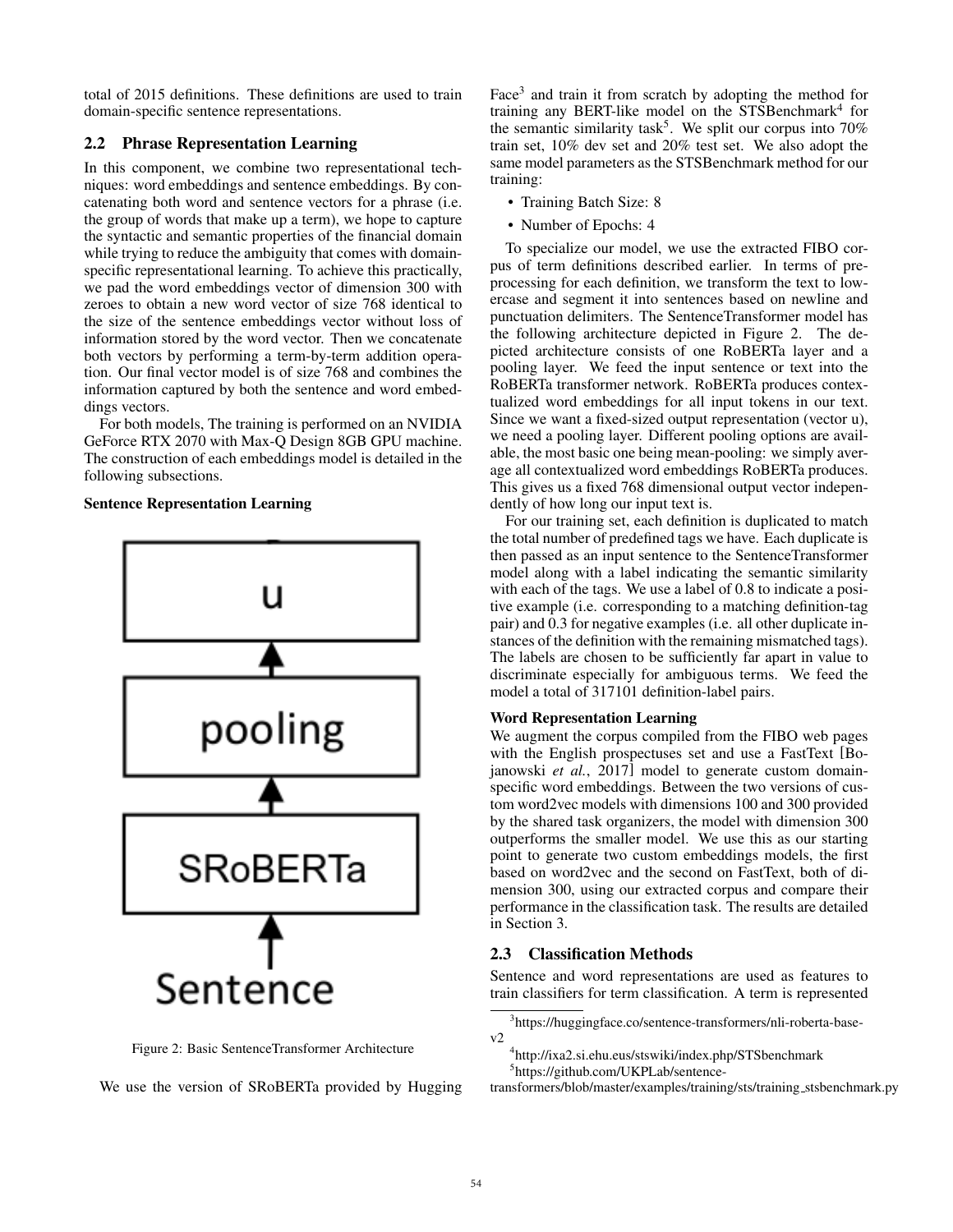by the sum of phrase (sentence + word) embeddings for each word contained in the term. To find the best classifiers, we test two widely used classification methods: *Logistic Regression* and *Random Forest*. Experimental studies will be discussed in Section 3.

## 3 Experiments

In this section we describe the data provided by the shared task organizers. We then provide details on the empirical experiments we performed and present our final results.

## 3.1 Data Description

The training data provided by the task organizers contains a total of 1050 entries where each entry consists of a term and its corresponding label. A label can be one of the 17 predefined tags. For the test data, there are 326 entries of terms to be correctly classified into the correct tag. The main difficulty in this classification task lies in the tag distribution: the chosen labels are not at the same ontological level as Figure 3 demonstrates.



Figure 3: An Example of Label Ontology Hierarchy

The hierarchy shows that while some labels like Forward, Future, Option and Swap are on the same level, they are not aligned with other labels like Bond. The same case can be made for Central Securities Depository and Regulatory Agency in the FIBO ontology. The issue indicates that labels cannot be learned from a simple *IS-A* relationship.

To tackle this problem, we enlarge the scope of our mining while collecting data from the FIBO web pages. Instead of limiting our collections to direct subclasses of the predefined tags, we search for "Instances" under "Ontological characteristic" which allows us to enrich our corpus both vertically and horizontally and expand term relations as much as possible by capturing their semantic connections.

# 3.2 Results and Analysis

We design our experiments in order to determine the best model for each of the components in our proposed framework approach.

For the sentence embeddings module, we pit our SRoBERTa model against other well-performing models that we pre-train using the same setup described in Section 2.2. The selection of models is done based on our computational limitations as well as the grid<sup>6</sup> proposed in the official SentenceTransformers Documentation. We select paraphrasempnet-base-v2, paraphrase-MiniLM-L6-v2 and paraphrasedistilroberta-base-v2 as the main competitors to SRoBERTa. To measure the performance of each custom trained model, we treat the classification problem like a semantic similarity task and use cosine similarity to find the best label for each term embedding. We evaluate model performance based on the metrics proposed by the shared task organizers. The results are shown in Table 1.

| Model                            | Accuracy | <b>Mean Rank</b> |
|----------------------------------|----------|------------------|
| paraphrase-mpnet-base-v2         | 0.68     | 1.93             |
| paraphrase-MiniLM-L6-v2          | 0.65     | 2.44             |
| paraphrase-distilroberta-base-v2 | 0.63     | 2.65             |
| <b>SRoBERTa</b>                  | 0.73     | 1.61             |

Table 1: Sentence Embeddings Evaluation

The empirical experiment is consistent with the choice of model since SRoBERTa is specialized in tasks like clustering or semantic search.

For the word embeddings model selection, we adopt the same baseline component proposed by the task organizers and composed of an embeddings module used as a feature vector and a logistic regression term classifier. The classifier is fixed in this experiment. The type of word embeddings is the only variable. The word2vec-100 and word2vec-300 models are the ones proposed by the task organizers and trained on the English prospectuses set (which we'll call Base). The c-word2vec-300 and c-fasttext-300 models are the models trained on our custom corpus (which we'll call Custom) comprised of the FIBO term definitions and the English prospectuses. Note that each result is the average of 5 runs and the train/test ratio is 80%/20%. The results are presented in Table 2.

<sup>6</sup> https://www.sbert.net/docs/pretrained models.html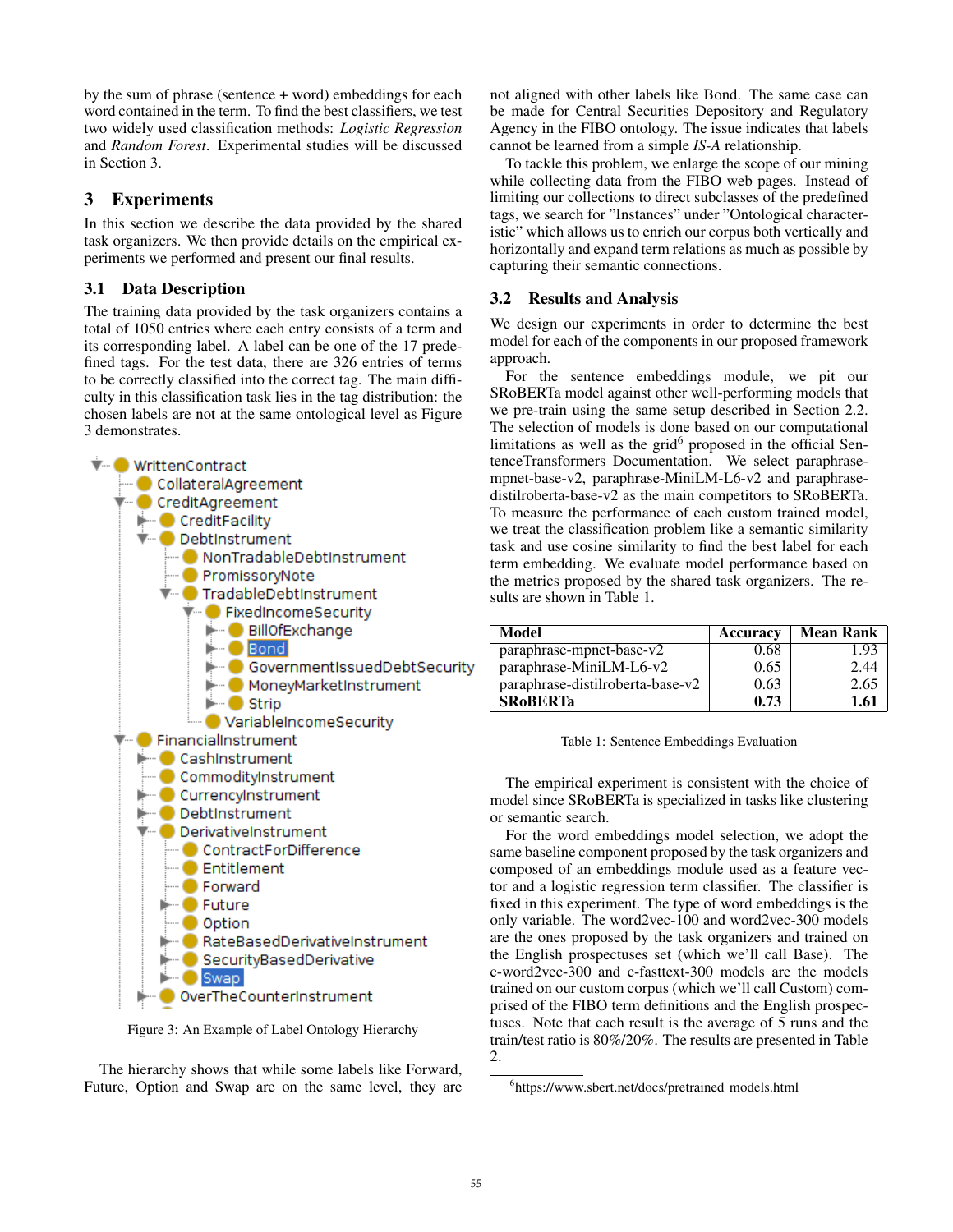| Model                    | Corpus        | Accuracy | <b>Mean Rank</b> |
|--------------------------|---------------|----------|------------------|
| word $2$ vec- $100$      | Base          | 0.76     | 1.43             |
| word $2$ vec- $300$      | Base          | 0.77     | 1.41             |
| $c$ -word $2$ vec- $300$ | Custom        | 0.78     | 1.40             |
| c-fasttext-300           | <b>Custom</b> | 0.82     | 1.33             |

Table 2: Word Embeddings Evaluation

While training on the custom corpus enhances model performance, the results validate our choice of FastText as it outperforms word2vec due to the model's capability to retain subword information which results in better learning.

Finally, in order to improve term classification, we empirically study the performance of the classifier component by reversing the conditions of our previous experiment: we fix the feature vector to our best word embeddings model (c-fasttext-300) and vary the classifier. We keep the train/test split at 80%/20% and perform 5 runs. The results are displayed in Table 3.

| Model                      | Accuracy | Mean Rank |
|----------------------------|----------|-----------|
| Random Forest              | 0.80     | 1.45      |
| <b>Logistic Regression</b> | 0.82     | 1.33      |

From this experimental study, we find that complicated classifiers like Random Forest achieve worse performances than linear classifiers, so we select Logistic Regression as the classifier in our submitted systems. This observation shows that models that learn linear boundaries tend to perform better for this type of task.

#### 3.3 System Submissions

In our submitted systems, we use the SRoBERTa model trained on the extracted corpus from the FIBO web pages. We submit a first system composed only of SRoBERTa and a classifier to study the performance of specialized sentence representations on this type of task. We use the constructed vector resulting from the concatenation of both the sentence model and the c-fasttext-300 word model as feature vector to the classifier in our second submission to study the effect of combining sentence and word information in what we refer to as phrase representation learning. Logistic regression is used in both submissions as the classifier. The final results are reported in Table 4. ACC is short for Accuracy and MR is short for Mean Rank.

*yseop 1* In this submission, we combine SRoBERTa as a feature vector with a Logistic Regression classifier. The dimension of representation for each term is 768.

*yseop 2* In this submission, we concatenate the SRoBERTa model with the padded c-fasttext-300 to produce a feature vector of size 768. We feed the resulting feature vector to a Logistic Regression classifier.

From our submissions, *yseop*<sub>2</sub> performs best and ranks  $2^{nd}$  overall on both Average Accuracy and Mean Rank metrics in the shared task.

|                        | <b>Train Data</b> |       | <b>Test Data</b> |       |
|------------------------|-------------------|-------|------------------|-------|
| <b>System</b>          | ACC.              | MR    | <b>ACC</b>       | MR    |
| $v$ seop <sub>-1</sub> | 0.871             | 1.275 | 0.883            | 1.236 |
| $v$ seop $\mathbf{-2}$ | 0.883             | 1.234 | 0.917            | 1.141 |

Table 4: Final System Submissions

#### 3.4 Data Imbalance

Another issue in this shared task is the problem of data distribution. By examining our system results, we observe that our framework performs consistently better for some labels than others. We investigate the reason for the poor performance on some labels by averaging the accuracy of matched labels, i.e. labels that were correctly classified as the best choice for an entry, over 5 runs for our best system. The analysis yields:

- Central Securities Depository: 78.45%
- Credit Index: 79.28%
- Bonds: 87.80%
- Credit Events: 60%
- Funds: 84.31%
- Stock Corporation: 66.80%
- Regulatory Agency: 90.76%
- Debt pricing and yields: 97.94%
- Equity Index: 96.25%
- Swap: 75.18%
- Option: 100%
- Stocks: 45.71%
- Future: 88.46%
- Securities restrictions: 80%
- Parametric schedules: 82.46%
- MMIs: 18.30%
- Forward: 57.38%

This preliminary analysis reveals that while some labels like Option and Equity Index are over-expressed (the model predicts them correctly most of the times), others such as MMIs and Stocks are severely under-expressed. These results lead us to examining the composition of our train set distribution:

- Central Securities Depository: 10.19%
- Credit Index: 12.29%
- Bonds: 5.24%
- Credit Events: 1.71%
- Funds: 2.1%
- Stock Corporation: 2.38%
- Regulatory Agency: 19.52%
- Debt pricing and yields: 5.52%
- Equity Index: 27.24%
- Swap: 3.43%